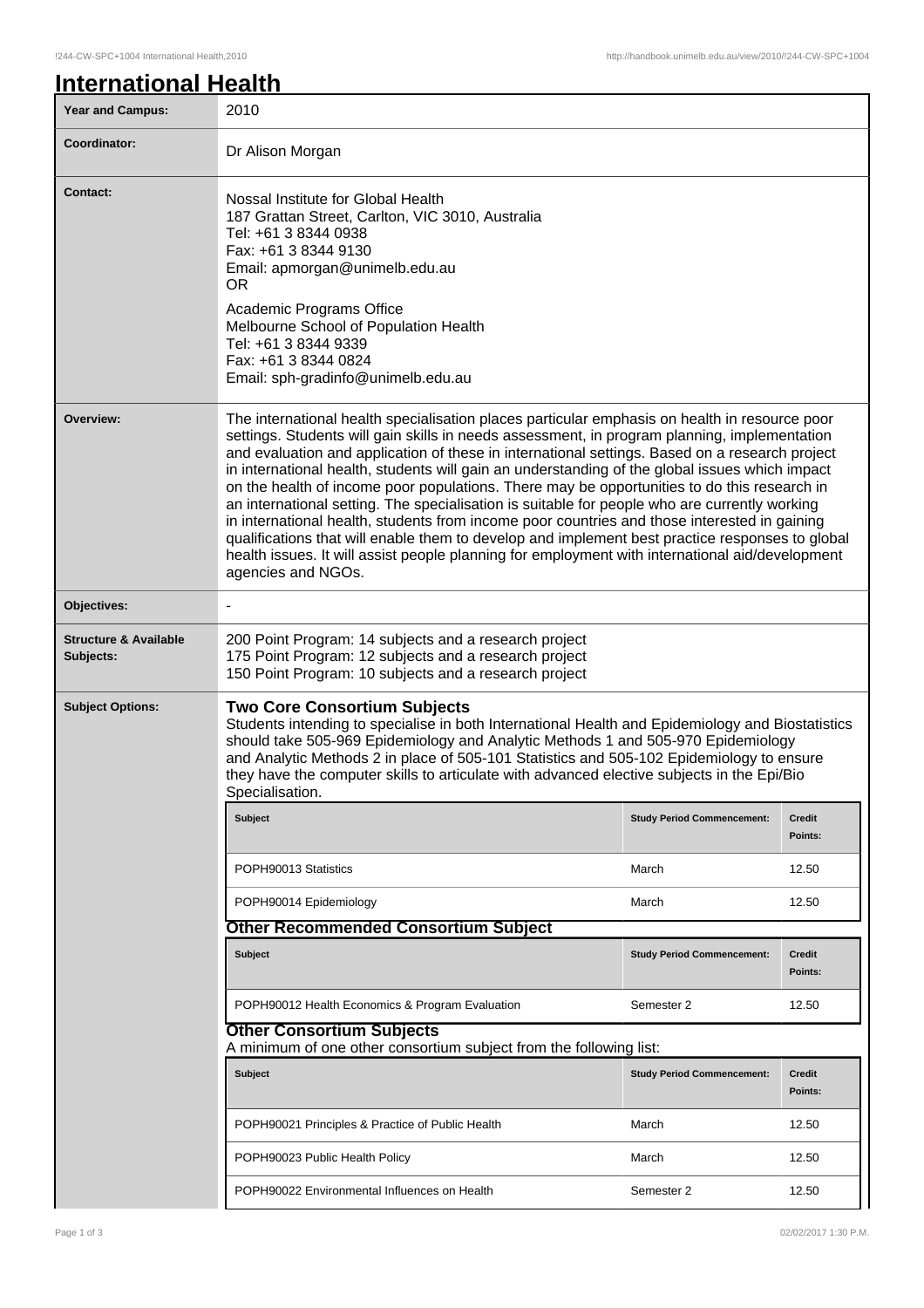| POPH90020 Health Promotion                                                                                                 | Semester 2 | 12.50 |
|----------------------------------------------------------------------------------------------------------------------------|------------|-------|
| POPH90019 Social & Cultural Perspec in Public Hith<br>$\bigcap_{x \in \mathbb{R}} \mathbb{R}^n$ is a finite $\mathbb{R}^n$ | Semester 2 | 12.50 |

**Group 1 Electives**

A minimum of four subjects from the following list (other subjects may be undertaken however you are recommended to discuss your subject choices with the specialization coordinator). Please note:

- $#$  Students cannot enrol in both 505-963 and 505-957
- # It is strongly recommended that students enrol in 505-957 and either 509-001 and 505-958 prior to commencing the Research Project in International Health.

| <b>Subject</b>                                      | <b>Study Period Commencement:</b> | <b>Credit</b><br>Points: |
|-----------------------------------------------------|-----------------------------------|--------------------------|
| POPH90189 Global Health Research and Practice       | February                          | 12.50                    |
| POPH90087 International Adolescent Health           | February                          | 12.50                    |
| POPH90190 HIV and AIDS: An Evolving Global Response | Semester 1                        | 12.50                    |
| POPH90112 Infectious Disease Epidemiology           | Semester 1                        | 12.50                    |
| POPH90198 Sex Work, Drugs & HIV: A Global Outlook   | July                              | 12.50                    |
| POPH90132 Field Methods for Health Management       | February, September               | 12.50                    |
| POPH90131 Primary Hlth Care in Develop. Countries   | August, Semester 1                | 12.50                    |
| POPH90068 Sexually Transmissible Infections         | Semester 2                        | 12.50                    |
| POPH90137 Primary Health Care, Jamkhed, India       | January, November                 | 12.50                    |
| POPH90191 Public Health Leadership                  | June                              | 12.50                    |
| POPH90088 Disability in Developing Countries        | September                         | 12.50                    |
| POPH90135 Drugs and Society: a global perspective   | September                         | 12.50                    |
| POPH90134 Harm Reduction - HIV in Drug Users        | November                          | 12.50                    |
| POPH90086 International Child Health                | November                          | 12.50                    |
| POPH90066 Women and Global Health                   | July                              | 12.50                    |

## **Group 2 Electives**

The following are cross-institutional subjects from Monash University (there are other options for Group 2 electives – please discuss with specialisation coordinator):

| <b>Subject</b>                                     | <b>Study Period Commencement:</b> | <b>Credit</b><br>Points: |
|----------------------------------------------------|-----------------------------------|--------------------------|
| XNTS70001 Monash:MPH2054 Ntrtnl Iss in Dyl Cntries | Semester 2                        | 12.50                    |
| XNTS70003 Monash:MPH2082Health Communic & Training | Semester 2                        | 12.50                    |

## **Research Project**

The research project is compulsory and allows students to consolidate their MPH studies in a particular discipline(s). Some research projects have pre-requisites and/or recommended subjects to help guide course planning. These subjects are offered in two consecutive semesters i.e. Semester 1 and 2 or 2 and 1. All students should consult with the MPH coordinator early in their enrolment to identify possible research project topics and supervisors.

| <b>Subject</b>                                     | <b>Study Period Commencement:</b> | <b>Credit</b><br>Points: |
|----------------------------------------------------|-----------------------------------|--------------------------|
| POPH90089 Research Project in International Health | Semester 1, Semester 2            | 12.50                    |